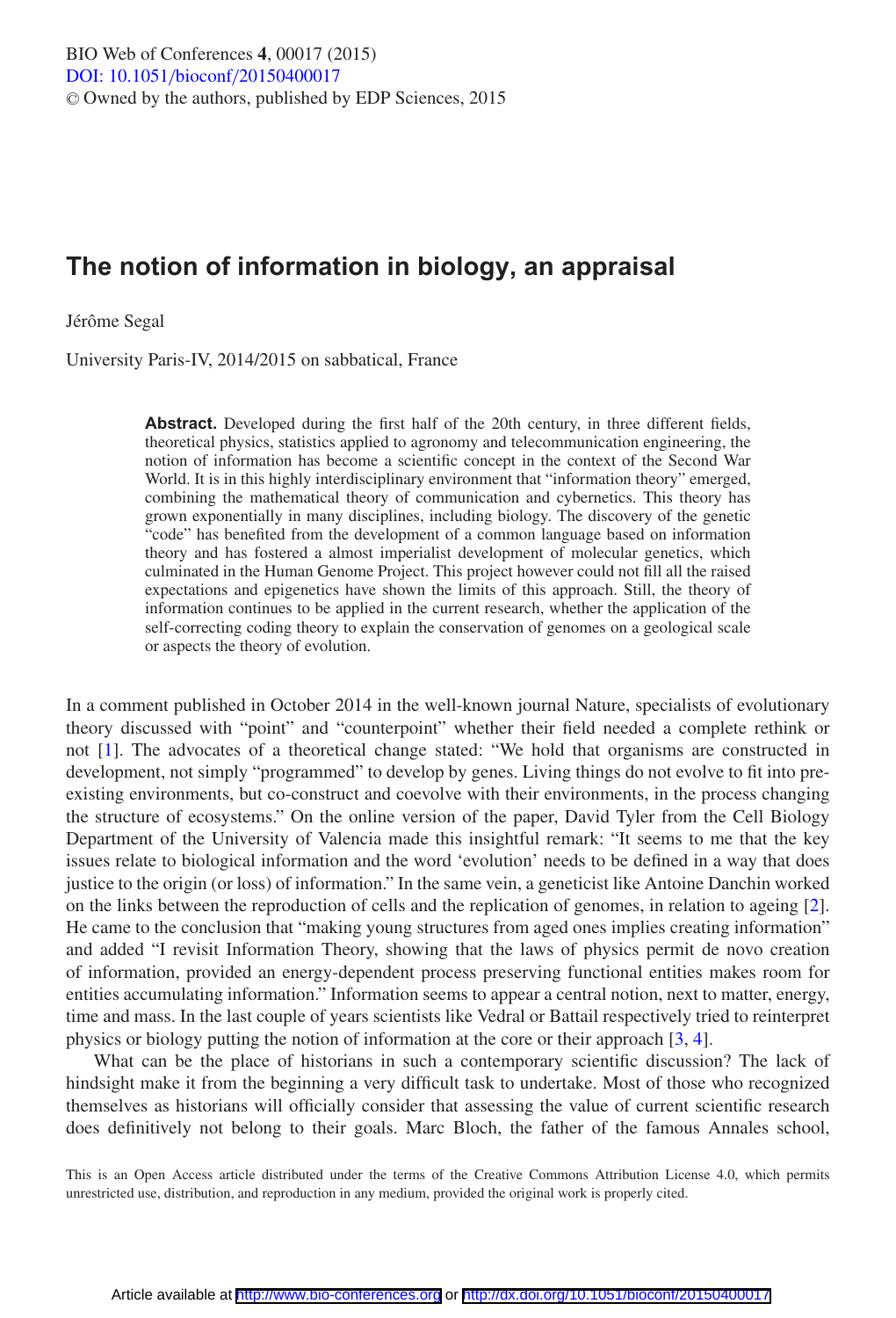#### BIO Web of Conferences

criticized sixty years ago the tendency to judge in his *Apologie pour l'histoire ou Métier d'historien* (The Historian's Craft): "Unfortunately, by judging one finishes almost fatally by losing even the liking to explain" [\[5\]](#page-4-4). If the understanding matters more than the judging, Marc Bloch nevertheless accepted the idea of defining history as a science concerned with truth: "History might be proud to have (...) by a precise elaboration of its technique, opened for the mankind a new way towards the truth, and consequently the right."

The purpose of the following pages is thus to comment on the early uses of information theory in biology in order to be able to understand more recent scientific work in an historical perspective. A few considerations on the history of the use of this theory in physics might also give hints in this direction.

## **1. The early use of information theory in biology**

First of all, what is meant by "information theory"? For many people the expression is associated to the name of a mathematician and engineer, Claude Elwood Shannon (1916–2001). Working in the Bell Telephone Laboratories, he drew upon the work of his fellow colleague Ralph Hartley who had already defined information in 1927 for the case of a message made of selection of elements of equal probability. His 1948 publications in the Bell System Technical Journal essentially rely on three main ideas [\[6](#page-4-5)]:

– the description of a general schema of a communication in a noisy channel



- the definition of the quantity of information in bits,  $H = -\sum p_i \log p_i$  where pi is the probability to select each element that may constitute the message (an analogous formula if offered for the continuous case)
- the definition of the capacity of channel in bits per second

$$
C = B \log_2 \left( 1 + \frac{S}{N} \right)
$$

where B is the bandwidth of the channel; S is the average received signal power; N is the average noise; and S/N is the signal-to-noise ratio. Shannon proved that a code exist which allows to obtain a capacity as close as one wish from this limit value.

The posterity of these publications is due to Warren Weaver, heading from 1932 to 1955 the Division of Natural Sciences at the Rockefeller Foundation. It is his credit to have clearly shown in his introducing paper to The mathematical Theory of Communication the limits of Shannon's formalism [\[7\]](#page-4-6). He distinguished three levels with different questions: Level A, "How accurately can the symbols of communication be transmitted?" (The technical problem); Level B, "How precisely do the transmitted symbols convey the desired meaning?" (The semantic problem); and Level C, "How effectively does the received meaning affect conduct in the desired way?" (The effectiveness problem). The meaning is clearly excluded from the first level and the history of information theory may be seen as different temptations to introduce meaning in Shannon's theory.

Shannon himself, the father of the mathematical theory of communication almost never used the expression information theory (see Shannon on the "Bandwagon" that represents this theory [\[8](#page-4-7)]).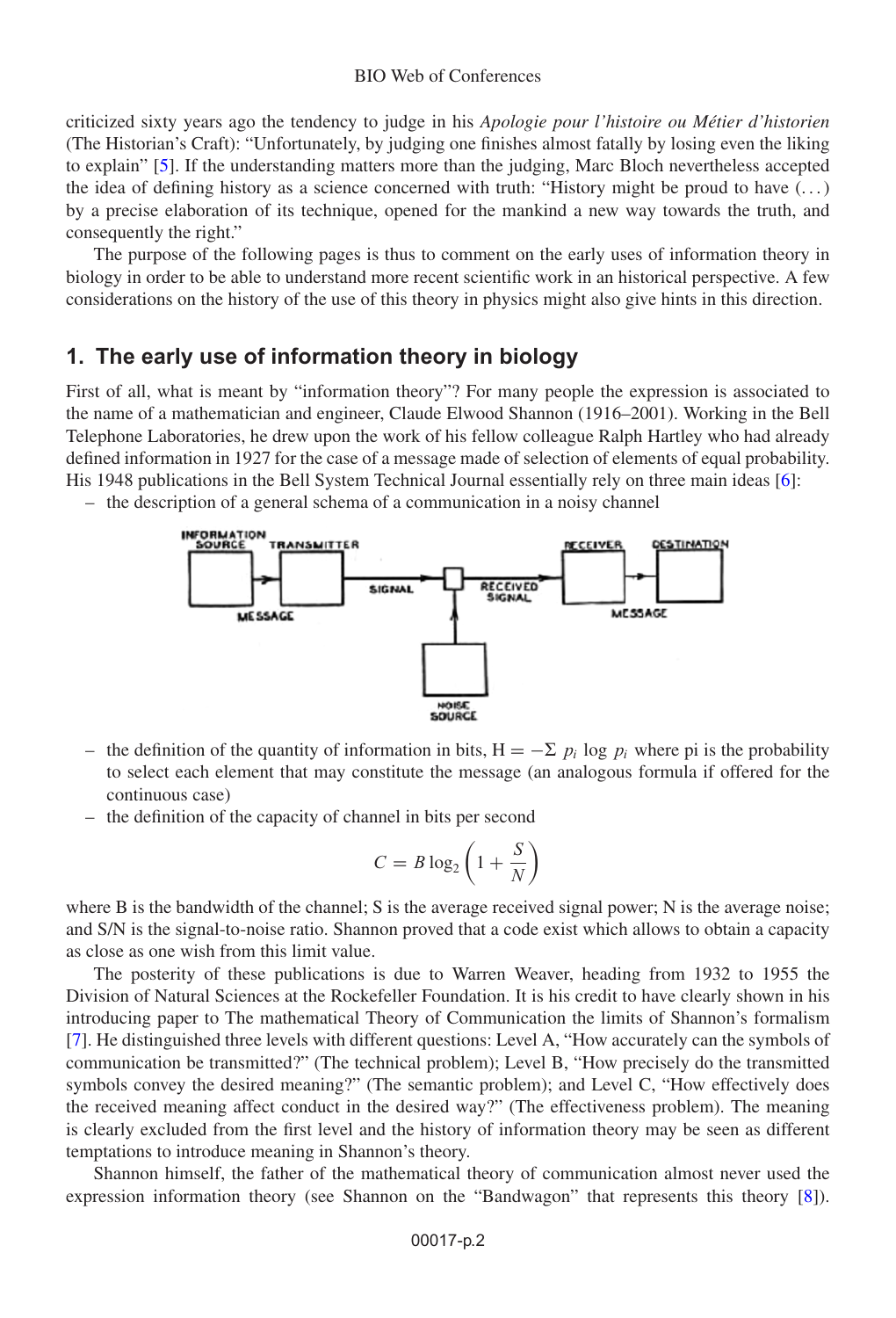#### **ORIGINS**

Information theory must be understood in its historical context, as a woolly theory closed to cybernetics, a term coined by the mathematician Norbert Wiener to describe a general theory of control and communication which applies in living or technical systems as well as in the analysis of the society [\[9\]](#page-4-8). Significantly, the first bibliography published in the Institute of Radio Engineers (IRE) Transactions on Information Theory is entitled "A Bibliography on Information Theory (Communication Theory - Cybernetics)" [\[10\]](#page-4-9).

The identification of different kinds of feedback loops represents one of the key ideas of cybernetics. It is in this general frame that information is defined as a scientific notion, namely the quantity that circulate in these loops. Biology was present from the very beginning since Wiener start working on cybernetics after his discussion with the cardiologist Arturo Rosenblueth who told him about biological feedback problems [\[11\]](#page-4-10).

Therefore, there are many kinds of applications concerning the use of information theory in biology. Some directly stem from Shannon's work, some others are closer to cybernetics. As for the first case, one might think of Quastler's symposium, organized in 1952. This Viennese radiologist émigré invited scientists from different horizons to discuss and apply Shannon's model. Among them, Herman Branson, from the Harvard physics department, who calculated the information quantity (H) contained in a man with the expression "H(food and environment) = H(biological function) + H(maintenance and repair) + H(growth, differentiation, memory)" ([12, p. 39]). Quastler came with Sidney M. Dancoff to the conclusion that "H(man)" was about 2.1028 bits (p. 167). Fifty years later, such calculus might look pretty useless for the development of biology but they are intertwined with early reflections on the notion of information which are probably worth a quote, thinking of today's discussions. Quastler declared for instance:

"Information Theory" is a name remarkably apt to be misunderstood. The theory deals, in a quantitative way, with something called "information", which, however, has nothing to do with meaning. On the other hand, the "information" of the theory is related to such diverse activities as arranging, constraining, designing, determining, differentiating, messaging, ordering, organizing, planning, restricting, selecting, specializing, specifying, and systematizing; (. . . ) (p. 41)

Quastler clearly explained that specification can also be analyzed by information theory but that the information which one refers to in the information theory has nothing to do with its meaning (a point which was clearly stated by Shannon and before him Ralph Hartley).

In 1952, at the time of this symposium, the DNA structure was still unknown. Quastler and Dancoff were however working under the assumption that "somewhere in the chromosomes [there] is a system of determiners, called the genome" and that "it contains a substantial fraction of all information about an adult organism" (p. 269). The amazing enthusiasm which accompanied the rapid development of information theory explains how a strong determinism arose in modern genetics. A kind of "fetichisation" of genetic information occurred, which was later reinforced by the identification of a "genetic code". This lead in the 1990s to a strong belief in a genetic determinism as the titles of many publications witness (alcoholism gene, homosexuality gene...)

The "RNA Tie Club", this informal group of scientists who worked from 1954 onwards with Georges Gamow to "solve the riddle of RNA structure, and to understand the way it builds proteins", basically applied information theory and more precisely the mathematical theory of communication. As Lily Kay has brilliantly shown, if they did not succeed on the scientific level, this work enabled the constitution of a scientific community of people sharing the same vocabulary [\[13\]](#page-4-11). Information theory was at the origin of the creation of what Galison called a "trading zone" for an area where a new language is developed to permit commerce between cultures that lack a common language.

The cybernetics parts of information theory has also been used in biology, for instance by Jacques Monod in the operon model which included positive and negative feedback regulation (to represent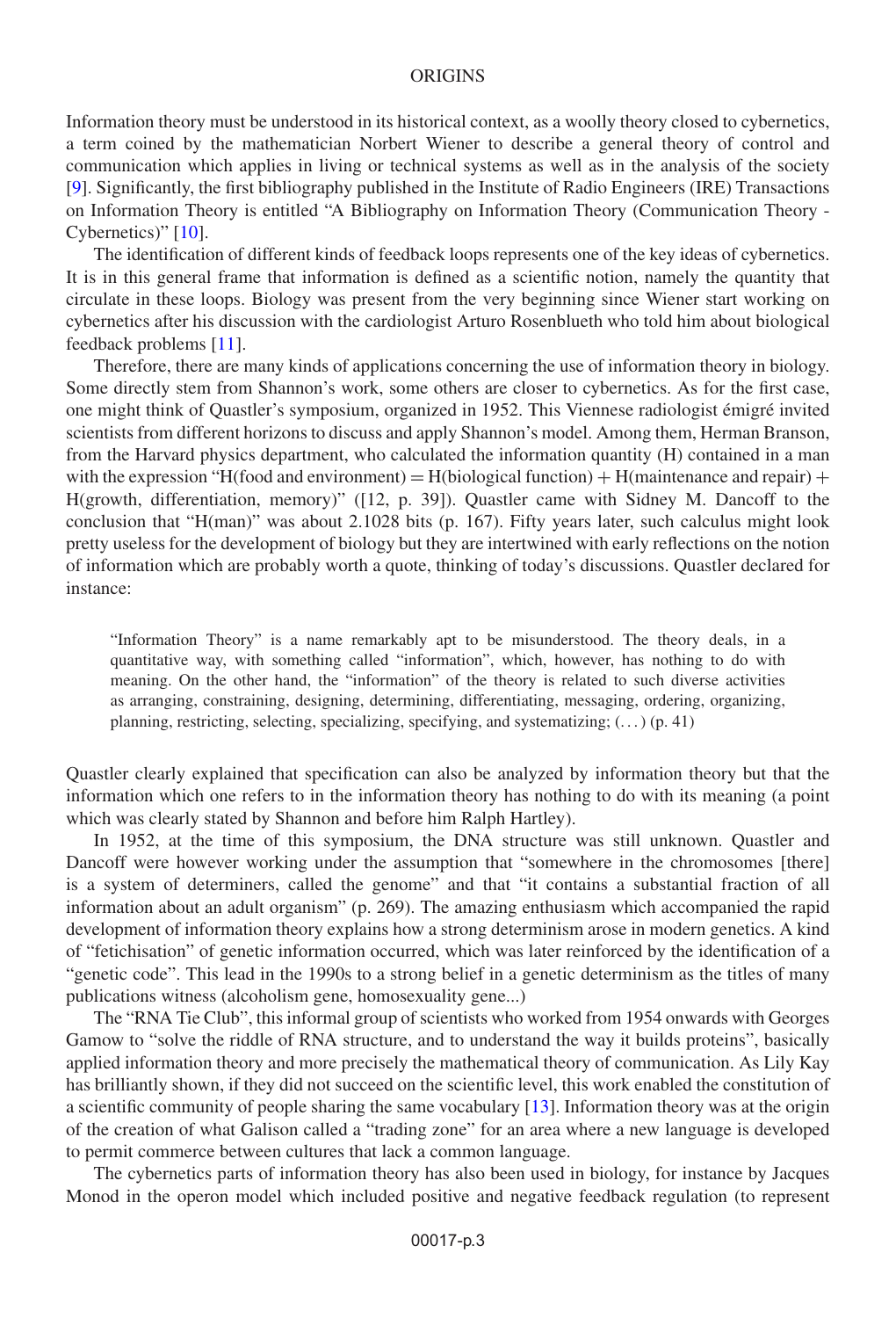enzyme induction and coordinate repression). A whole chapter of Chance and Necessity is even entitled "microscopic Cybernetics" [\[14\]](#page-4-12).

Nowadays, many different parts of information theory are used in biology: algorithmic complexity, quantum information, informatics among others. In order to gain a better understanding of this situation, a short excursion in the realm of physics might be useful.

## **2. Considering the role of information theory in physics**

During the 1920s, about twenty years before what we know today as the "information theory", information has been defined independently as a scientific notion in three different domains: statistics (with the work of Fisher), communication engineering (mostly at the Bell Labs) and physics (in the German speaking part of Europe). The Polish physicist Marjan von Smoluchowski (1872–1917) was the first in 1912 to tackle this subject, almost indirectly. Connecting the problem of Maxwell's Demon with that of Brownian motion, he wrote that in order to violate the second principle of thermodynamics, the Demon had to be "taught" (in German "unterrichtet") regarding the speed of molecules. Szilard referred seventeen years later to this result in a paper he published in German and it is only in the 1964 translation in English that we read that the Demon must be "informed". Meanwhile, other physicist clearly recognised the importance of information. As early as 1930, Gilbert Lewis wrote "Gain in entropy always means loss of information, and nothing more" [\[15](#page-5-0)[–17](#page-5-1)].

The relation between entropy and information started being of the most importance after Shannon decided to call entropy the quantity of information defined in the discontinuous case by H =  $-\Sigma p_i \log p_i$ where all the  $p_i$  stand for the different selection probabilities. It seems that it is the mathematician Johannes von Neumann who advised him, aware of the possible ambiguity. Since the physical quantity, entropy, is wrongly connected to disorder (an eminent subjective notion), this formal analogy has been tremendously misleading, among others in the development of the so-called "second cybernetics" based on the idea that noise could create order. Norbert Wiener also played a decisive role for the development of information theory in physics when he wrote in Cybernetics that "Information is information, not matter or energy". From the early 1950s, information started being used as a physical notion.

In the introduction of the proceedings of the 1952 symposium on the use of information theory in biology, Quastler recognized that information as a new quantity. He started with these words:

One of the basic tools in natural science is the energy concept. In recent years, another concept has begun to attain comparable dignity. It is something more subtle and elusive than energy; it is derived from a desire for dealing methodically with problems of complexity, order, organization, specificity. . .

The French physicist Léon Brillouin decided at this time to reinterpret whole chapters of physics considering information as the main notion. He published his first paper on this topic in 1949 and seven years later a book entitled in Science and information theory [\[18](#page-5-2)].

Nowadays, the scientific notion of information has still an important heuristic power. Let us consider two examples. Firstly, G. Cohen-Tannoudji, professor of theoretical particle physics, recently proposed to introduce a fifth fundamental constant after G (gravity), c (light speed), h (Planck's action quantum), and k (Boltzmann's constant), namely b for a Brillouin constant, which should enable a new approach of complexity in physics [\[19](#page-5-3)]. Secondly, a professor in optical sciences, Roy Frieden, published a book in 1998 with the title Physics from Fisher Information to show that it is the scientific definition of information introduced in statistics in the 1920s by Ronald Fisher that could help deriving physics. Regarding the connection to entropy, he wrote:

This book defines and develops a unifying principle of physics, that of "extreme physical information". The information in question is, perhaps surprisingly, not Shannon or Boltzmann entropy but, rather, Fisher information, a simple concept little known to physicists. Both statistical and physical properties of Fisher information are developed. This information is shown to be a physical measure of disorder,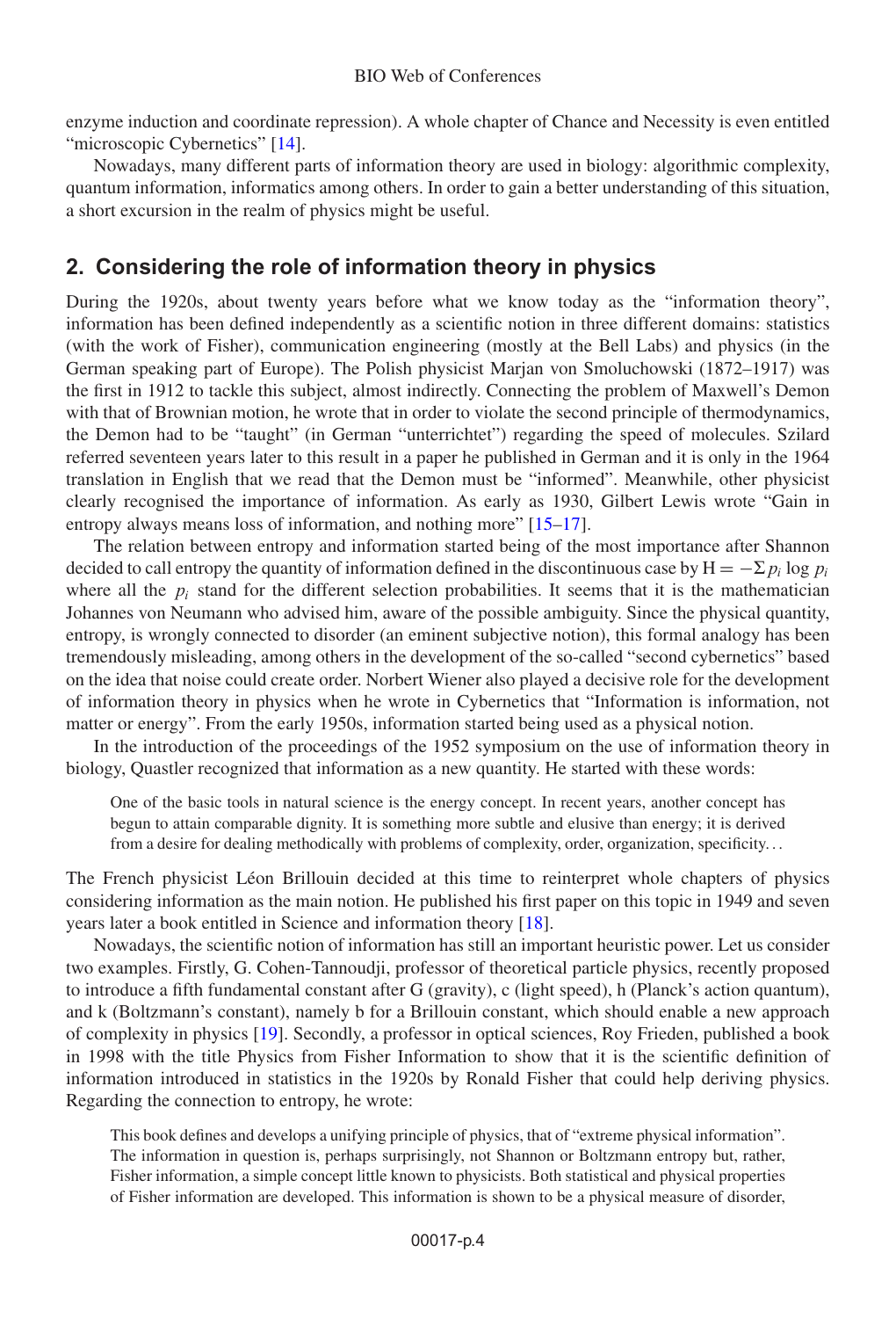#### **ORIGINS**

sharing with entropy the property of monotonic change with time. The information concept is applied "phenomenally" to derive most known physics, from statistical mechanics and thermodynamics to quantum mechanics, the Einstein field equations, and quantum gravity. Many new physical relations and concepts are developed, including new definitions of disorder, time and temperature. The information principle is based upon a new theory of measurement, one which incorporates the observer into the phenomenon that he/she observes. The "request" for data creates the law that, ultimately, gives rise to the data. The observer creates his or her local reality [\[20\]](#page-5-4).

Debates are still raging regarding the use of information theory, for instance in physics with Freiden or Vedral mentioned above in the introduction. In a lot of other disciplines, information theory plays different kind of roles, scientific, epistemological or sociological [\[21,](#page-5-5) [22\]](#page-5-6).

### **3. Perspectives**

Information theory constitutes today a tremendous opportunity to develop interdisciplinarity. We cannot assess now the scientific value of ongoing works, but one thing is sure, information theory offers a interdisciplinary language. An communication engineer like G. Battail published for instance in the Europhysics letters with such a question like "Does information theory explain biological evolution?" using the theory of error correcting codes [23 and 4].

Almost all the main developments of information theory are used in biology, even the quite abstract theory of algorithmic complexity (developed by Kolmogorov, Solomonoff, Martin-Löf and Chaitin). The emerging field of biocomputing also uses a scientific definition of information. Established as a scientific notion in the middle of the 20th Century, information is probably a concept that is still promised to a great future in the life sciences, in their relation with other disciplines.

### <span id="page-4-0"></span>**References**

- [1] Laland, Kevin, Tobias Uller, Marc Feldman, Kim Sterelny, Gerd B. Müller, Armin Moczek, Eva Jablonka, et al. "Does Evolutionary Theory Need a Rethink?" Nature **514** (7521): 161–64 (2014)
- <span id="page-4-1"></span>[2] Danchin, Antoine, "Natural Selection and Immortality." Biogerontology **10** (4): 503–16 (2009)
- <span id="page-4-2"></span>[3] Vedral, Vlatko, *Decoding Reality: The Universe as Quantum Information*. Oxford [England]; New York: Oxford University Press (2010)
- <span id="page-4-3"></span>[4] Battail, Geìrard, *Information and Life*. Dordrecht; New York: Springer (2014)
- <span id="page-4-4"></span>[5] Bloch, Marc, *Apologie pour l'histoire ou Métier d'historien*. Paris: Armand Colin (1949, 1997)
- <span id="page-4-5"></span>[6] Shannon, C. E. "A Mathematical Theory of Communication." Bell System Technical Journal 27 **3**: 379–423 (1948)
- <span id="page-4-6"></span>[7] Shannon, Claude E., and Warren Weaver, *The Mathematical Theory of Communication*. First Edition. Urbana, Ill.: University of Illinois Press (1949)
- <span id="page-4-7"></span>[8] Shannon, Claude E., "The Bandwagon." IRE Transactions on Information Theory, (**2**) March 2 (1956)
- <span id="page-4-8"></span>[9] Wiener, Norbert, *Cybernetics: Or Control and Communication in the Animal and the Machine*. The Technology Press//Wiley (1948)
- <span id="page-4-9"></span>[10] Stumpers, F. "A Bibliography of Information Theory (communication Theory - Cybernetics)." *IRE Transactions on Information Theory* **1**(2): 31–47 (1955)
- <span id="page-4-10"></span>[11] Heims, Steve Joshua, *The Cybernetics Group*. Cambridge, Mass: The MIT Press (1991)
- [12] Quastler, Henry, *Essays on the Use of Information Theory in Biology*. University of Illinois (1953)
- <span id="page-4-11"></span>[13] Kay, Lily, *Who Wrote the Book of Life?: A History of the Genetic Code*. 1 edition. Stanford, Calif.: Stanford University Press (2000)
- <span id="page-4-12"></span>[14] Monod, Jacques, *Le Hasard et la Nécessité*. Paris: Seuil (1973)